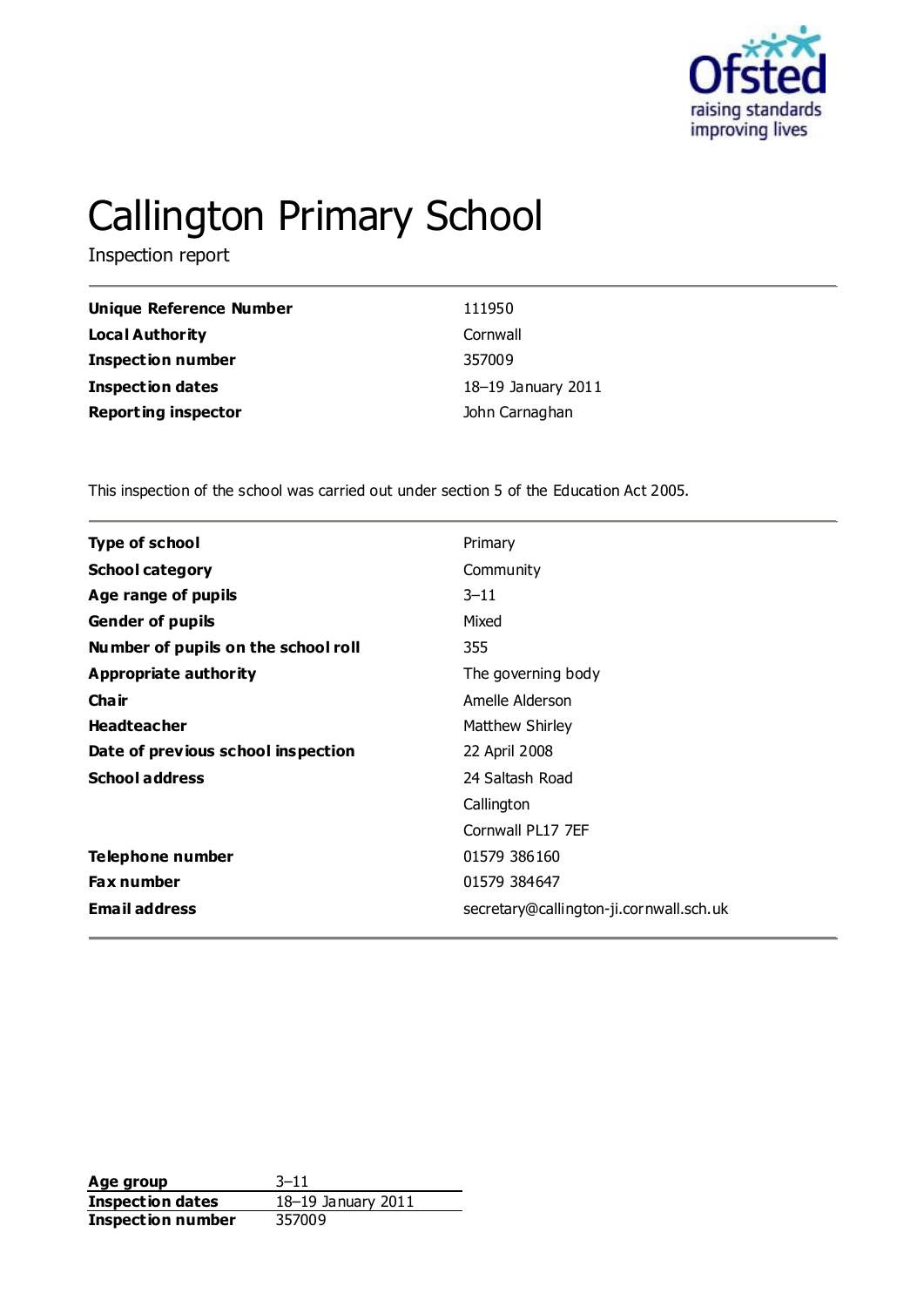The Office for Standards in Education, Children's Services and Skills (Ofsted) regulates and inspects to achieve excellence in the care of children and young people, and in education and skills for learners of all ages. It regulates and inspects childcare and children's social care, and inspects the Children and Family Court Advisory Support Service (Cafcass), schools, colleges, initial teacher training, work-based learning and skills training, adult and community learning, and education and training in prisons and other secure establishments. It assesses council children's services, and inspects services for looked after children, safeguarding and child protection.

Further copies of this report are obtainable from the school. Under the Education Act 2005, the school must provide a copy of this report free of charge to certain categories of people. A charge not exceeding the full cost of reproduction may be made for any other copies supplied.

If you would like a copy of this document in a different format, such as large print or Braille, please telephone 0300 123 4234, or email **[enquiries@ofsted.gov.uk](mailto:enquiries@ofsted.gov.uk)**.

You may copy all or parts of this document for non-commercial educational purposes, as long as you give details of the source and date of publication and do not alter the documentation in any way.

To receive regular email alerts about new publications, including survey reports and school inspection reports, please visit our website and go to 'Subscribe'.

Royal Exchange Buildings St Ann's Square Manchester M2 7LA T: 0300 123 4234 Textphone: 0161 618 8524 E: **[enquiries@ofsted.gov.uk](mailto:enquiries@ofsted.gov.uk)**

W: **[www.ofsted.gov.uk](http://www.ofsted.gov.uk/)**

© Crown copyright 2011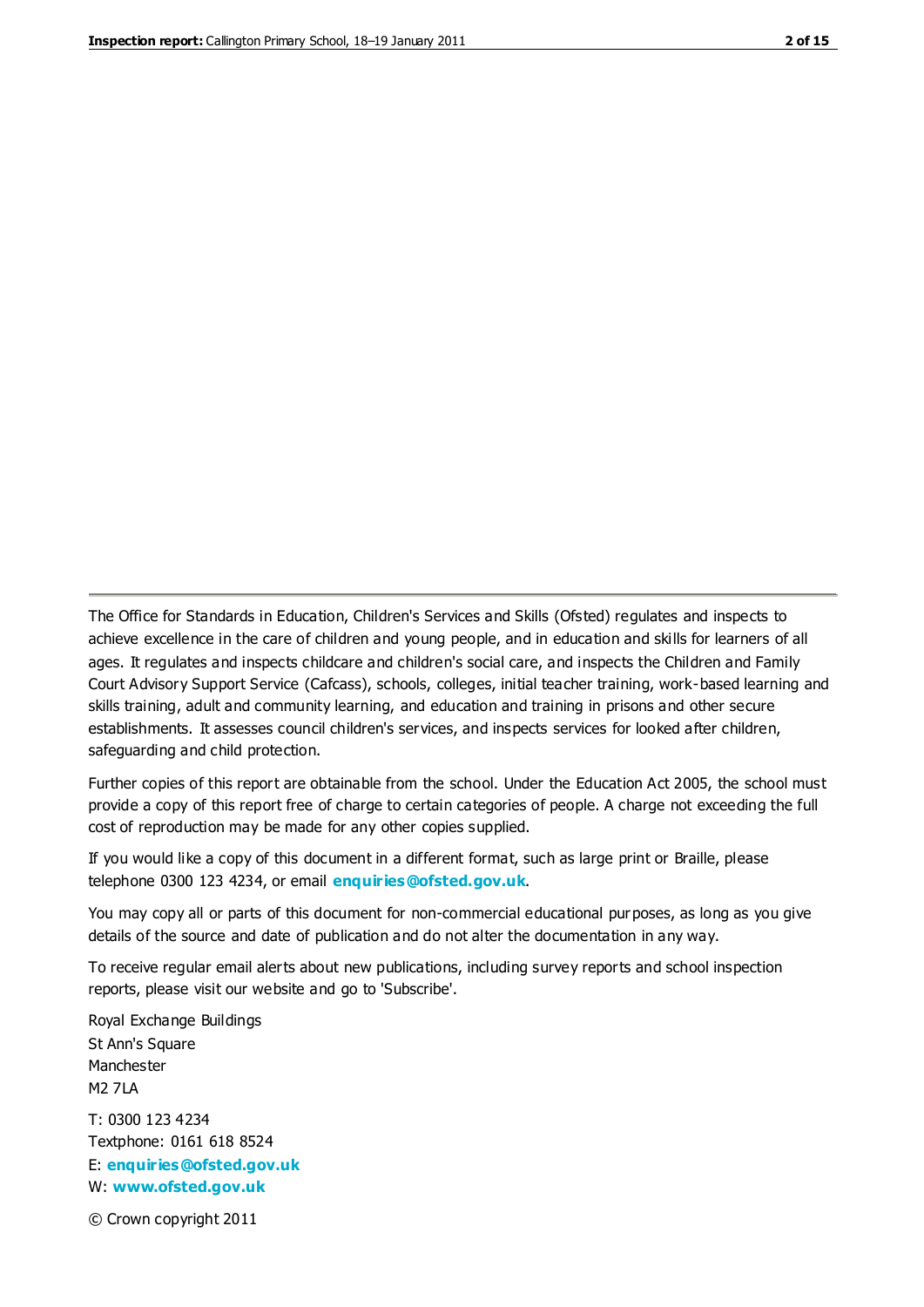# **Introduction**

This inspection was carried out by three additional inspectors. They observed 19 lessons taught by 14 teachers. Meetings were held with pupils, staff and members of the governing body. Inspectors observed the school's work and looked at the school's assessments, policies, documents and records, including 100 parental questionnaires.

The inspection team reviewed many aspects of the school's work. It looked in detail at a number of key areas.

- Pupils' recent and present attainment to determine whether improvements in teaching are promoting better progress.
- The extent to which monitoring is leading to improved teaching.
- The impact of curriculum and care on pupils' development and learning.

# **Information about the school**

Callington Primary School is larger than average. Most pupils are of White British heritage and almost all speak English as their first language, although the numbers of Polishspeaking pupils has increased recently. The proportion of pupils with special educational needs and/or disabilities is below average; the largest group of these pupils have speech, language and communication needs. The school includes a Nursery. A number of new staff have joined the school in recent years.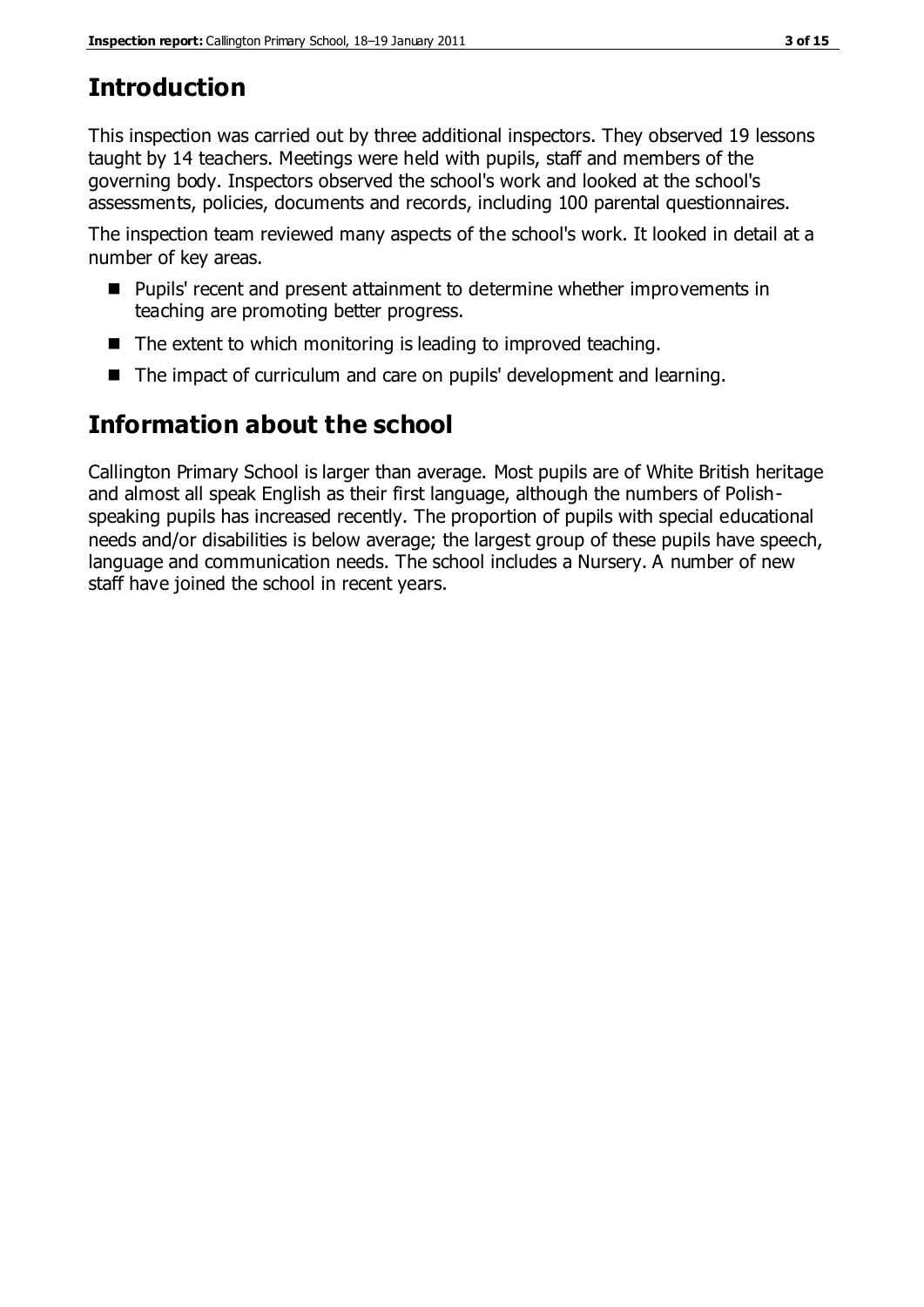# **Inspection judgements**

| Overall effectiveness: how good is the school?  |                |  |
|-------------------------------------------------|----------------|--|
| The school's capacity for sustained improvement | $\overline{2}$ |  |

### **Main findings**

Callington school provides a good education. It is improving in many ways and developments are having a positive impact on pupils' progress. Staff are well led by the headteacher and share a strong sense of purpose, and a determination to provide stimulating experiences and strong support for all pupils. The school works well to identify pupils who need extra help and acts decisively to support their learning and personal development. By the time pupils leave, their attainment is broadly average in English and mathematics. Given their starting points, the achievement of all groups of pupils is good.

Teaching has improved since the previous inspection and much of it is good or better. Most lessons are lively and enjoyable experiences where adults and pupils collaborate happily in learning. However, some inconsistencies remain. Occasional lessons, for example in science and topic work, do not offer the correct degree of challenge for all pupils. Teachers mark pupils' work thoroughly and offer advice, but their comments are not often linked enough to pupils' targets. The curriculum provides a wealth of interesting experiences and the excellent provision for community cohesion promotes pupils' excellent engagement with the local community and broadens their horizons. Pupils' personal development is good. The school is calm and harmonious, relationships are positive and behaviour good.

Children's attainment on entry to the Early Years Foundation Stage varies but their skills and abilities overall are below that expected. Children make a good start to school in the Early Years Foundation Stage, notably developing the strong social skills that are such a feature of the school. Outside areas provide a less stimulating environment than in the classrooms; outdoor resources are limited so not all elements of learning can be easily pursued in the open air.

Thorough, systematic self-evaluation provides senior staff and the governing body with an accurate picture of the school, enabling leaders to prioritise effectively and develop wellgrounded plans for the future. Concerted actions to improve behaviour and teaching have been very effective, leading to better progress and strong personal development for all groups of pupils. The school runs smoothly. Its capacity for sustained improvement is good.

### **What does the school need to do to improve further?**

■ Use the good teaching already present in the school as a model to eliminate inconsistencies, so that the large majority of lessons are good or better. In particular, make sure every lesson is sufficiently challenging and improve the way targets are used to give better guidance to pupils on how to improve their work.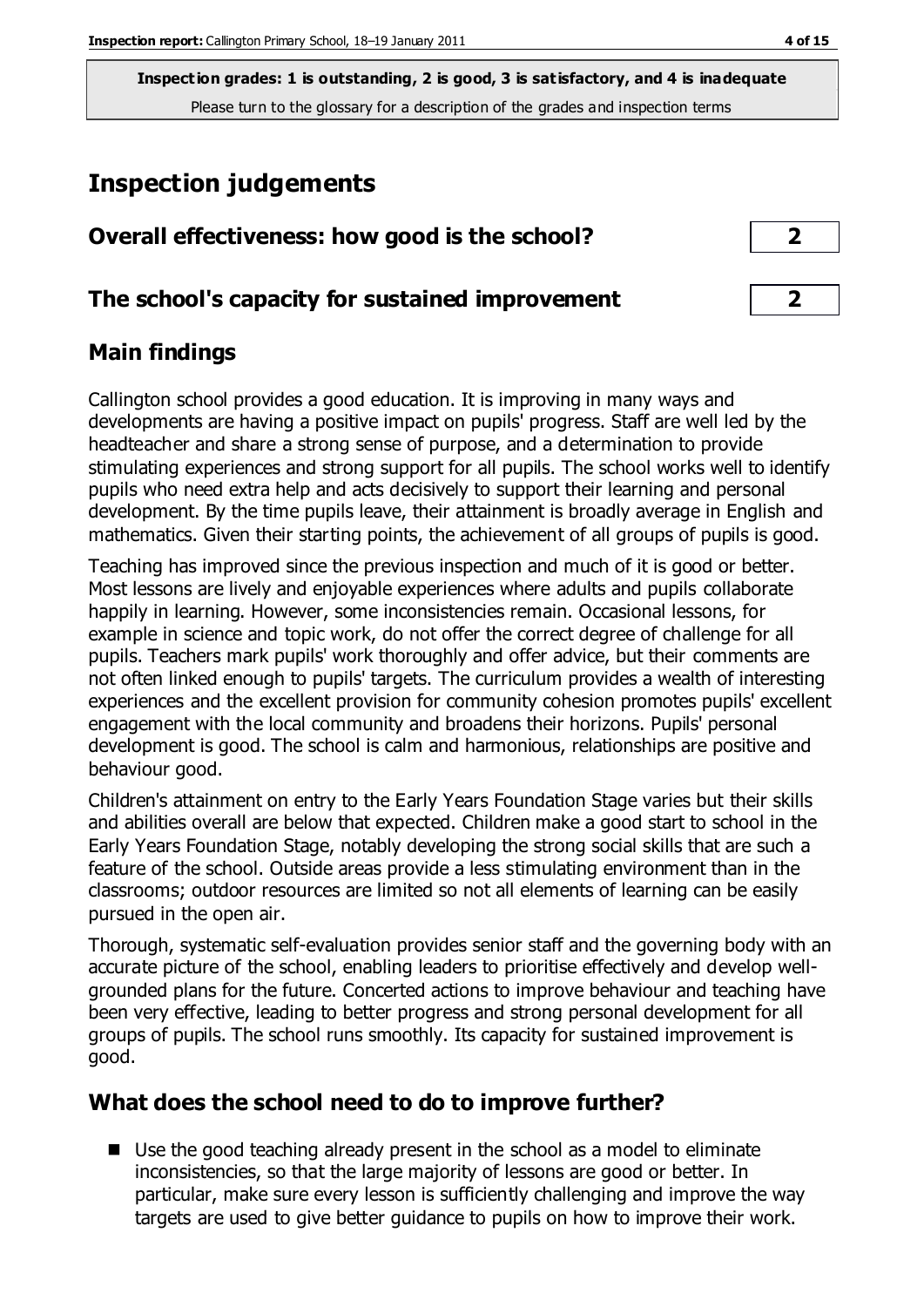Develop the outside play environments dedicated to the Early Years Foundation Stage so that they are stimulating learning areas with a wide choice of equipment and activities.

# **Outcomes for individuals and groups of pupils 2**

Pupils enter Year 1 with attainment that is close to average, although this has fluctuated in the past. For example, the attainment of those presently in Years 5 and 6 was below average when they started the National Curriculum in Year 1. The school's emphasis on promoting high-quality teaching and learning is paying off, increasing pupils' progress. Lessons have good pace, maintaining a very strong focus on learning objectives, and most teachers carefully reinforce and consolidate what has been gained. A Year 5 English lesson on writing instructions used the Harry Potter books as a theme. Pupils worked in costume and acted in role to develop their understanding. The teacher's consistent focus on meeting the lesson objective of improving specific writing skills kept everyone focused and led to excellent learning by all.

The school uses assessment to quickly identify any pupils who may fall behind. It acts on this information to provide carefully targeted intervention. Pupils' attainment is average and is slowly improving; it is above average in speaking and listening. Pupils are fluent, confident speakers. Given their starting points, this attainment represents good achievement for all groups of pupils, including those with speech, language and communication special needs and those of Polish origin.

Pupils enjoy school. They get on very well with one another and adults, and so work comfortably together in pairs and groups. Good behaviour is the norm in classrooms and the playground, and pupils are keen to live up to teachers' high expectations. Pupils report bullying is rare and firmly dealt with when it occurs. They feel safe and have a good grasp of what is needed to grow up into healthy citizens. Pupils' enjoyment of the healthy meals and the good choice of food available is evident in the growing numbers eating school lunches. Most are very complimentary about the wide range of sports available at the end of the school day, appreciating the opportunities for competitive sport and participating in large numbers.

The curriculum provides good opportunities for pupils to develop a healthy respect for what is safe and what is not. Pupils show a good knowledge of potential dangers when travelling by road and an equally good understanding of the possible perils in misusing the internet. They show sound levels of attainment in the basic skills of literacy, numeracy and computing, giving them satisfactory preparation for their future well-being. Attendance is improving and is broadly average.

Pupils are proud of, and committed to, their school and have few criticisms to make. Many take on responsibilities, such as looking after younger ones in the playground. The school council is a valued and active group that provides pupils with excellent opportunities to make their views heard and to put into action the sensible changes they suggest, such as to playground facilities. Pupils actively take part in wider forums, participating in consultation on facilities in the town for young people, which gives them very good opportunities to understand issues facing the local community.

The school is welcoming to new pupils from different areas and backgrounds. Pupils demonstrate a good grasp of different cultures and they talk about everyone being different but of equal worth. Pupils enjoy opportunities in assemblies and lessons to reflect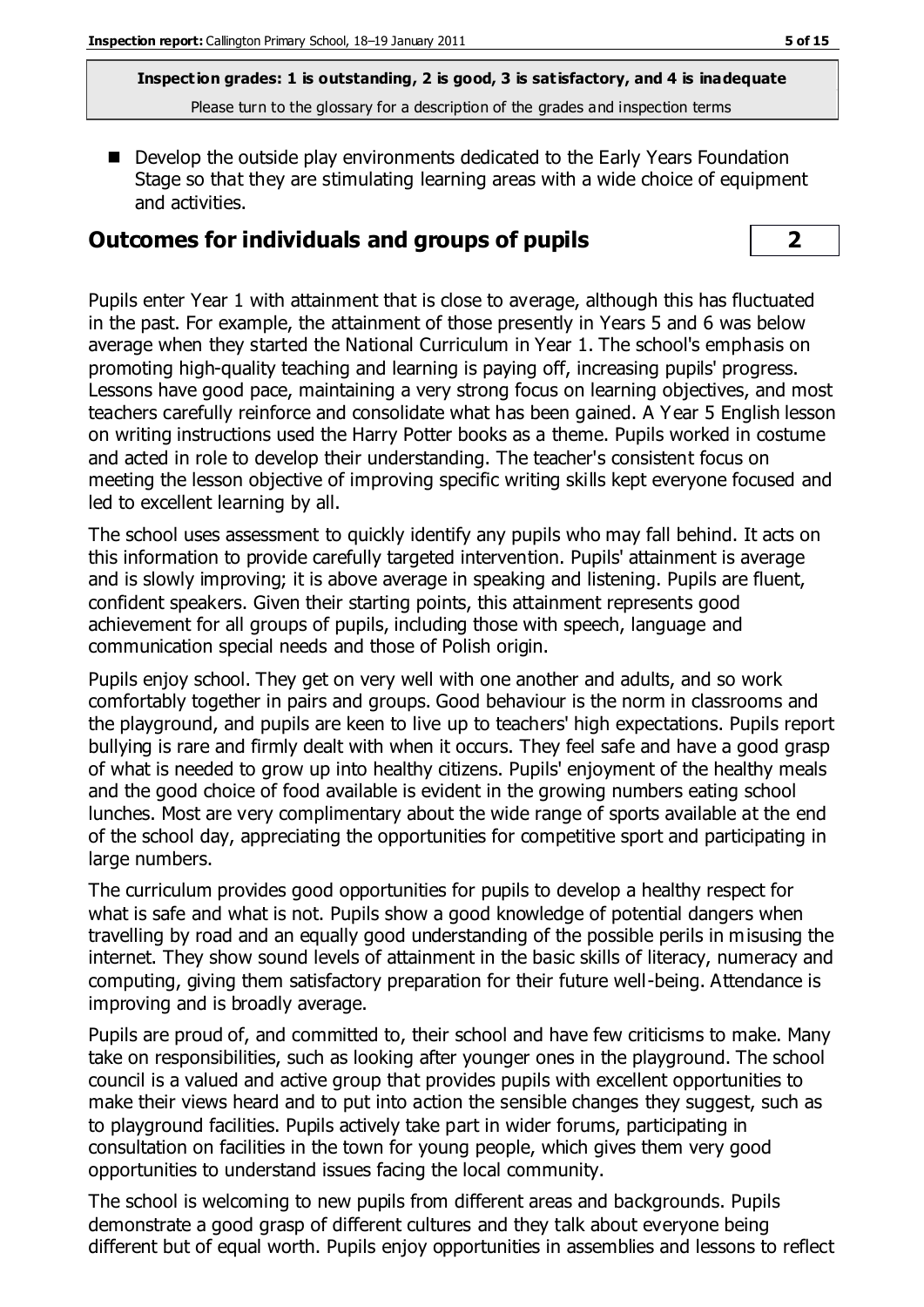# **Inspection grades: 1 is outstanding, 2 is good, 3 is satisfactory, and 4 is inadequate**

Please turn to the glossary for a description of the grades and inspection terms

on themselves and others. Their fine behaviour and positive relationships, including their roles as peer mediators, are a strong testament to their good moral and social development.

#### These are the grades for pupils' outcomes

| Pupils' achievement and the extent to which they enjoy their learning                                                     | $\overline{2}$          |
|---------------------------------------------------------------------------------------------------------------------------|-------------------------|
| Taking into account:<br>Pupils' attainment <sup>1</sup>                                                                   | 3                       |
| The quality of pupils' learning and their progress                                                                        | $\mathcal{P}$           |
| The quality of learning for pupils with special educational needs and/or disabilities<br>and their progress               | $\mathcal{P}$           |
| The extent to which pupils feel safe                                                                                      | $\overline{2}$          |
| Pupils' behaviour                                                                                                         | $\mathbf{2}$            |
| The extent to which pupils adopt healthy lifestyles                                                                       | $\overline{\mathbf{2}}$ |
| The extent to which pupils contribute to the school and wider community                                                   | 1                       |
| The extent to which pupils develop workplace and other skills that will contribute to<br>their future economic well-being | 3                       |
| Taking into account:<br>Pupils' attendance <sup>1</sup>                                                                   | 3                       |
| The extent of pupils' spiritual, moral, social and cultural development                                                   | 2                       |

<sup>1</sup> The grades for attainment and attendance are: 1 is high; 2 is above average; 3 is broadly average; and 4 is low

### **How effective is the provision?**

Thoughtful planning ensures the curriculum is both imaginative and well adapted to pupils' needs and tastes, promoting good learning. Topics that link subjects together, like 'the Greeks' and 'after the blitz', are stimulating and end with an exciting event, for example a Greek-style 'olympics'. Good planning ensures all subjects are fully covered and provides for continuity of learning. Pupils speak warmly of the excellent range of enrichment activities. These comprise numerous popular sporting and other after-school clubs, as well as visits, including a residential trip to France. Visitors also enliven pupils' experiences and all pupils benefit from incoming teachers who enhance the good provision in sport and modern foreign languages. Many curriculum developments are relatively recent; they have helped improve teaching but have not yet produced outstanding outcomes for pupils.

Strong monitoring has improved teaching and, although there are still occasional inconsistencies, most lessons are now good or outstanding. Lively teaching is a great motivator and many lessons are such fun that pupils adopt very positive attitudes to their studies. Pupils in an excellent Year 6 mathematics lesson had numbers on their foreheads which they then had to identify by asking the right questions of their classmates. This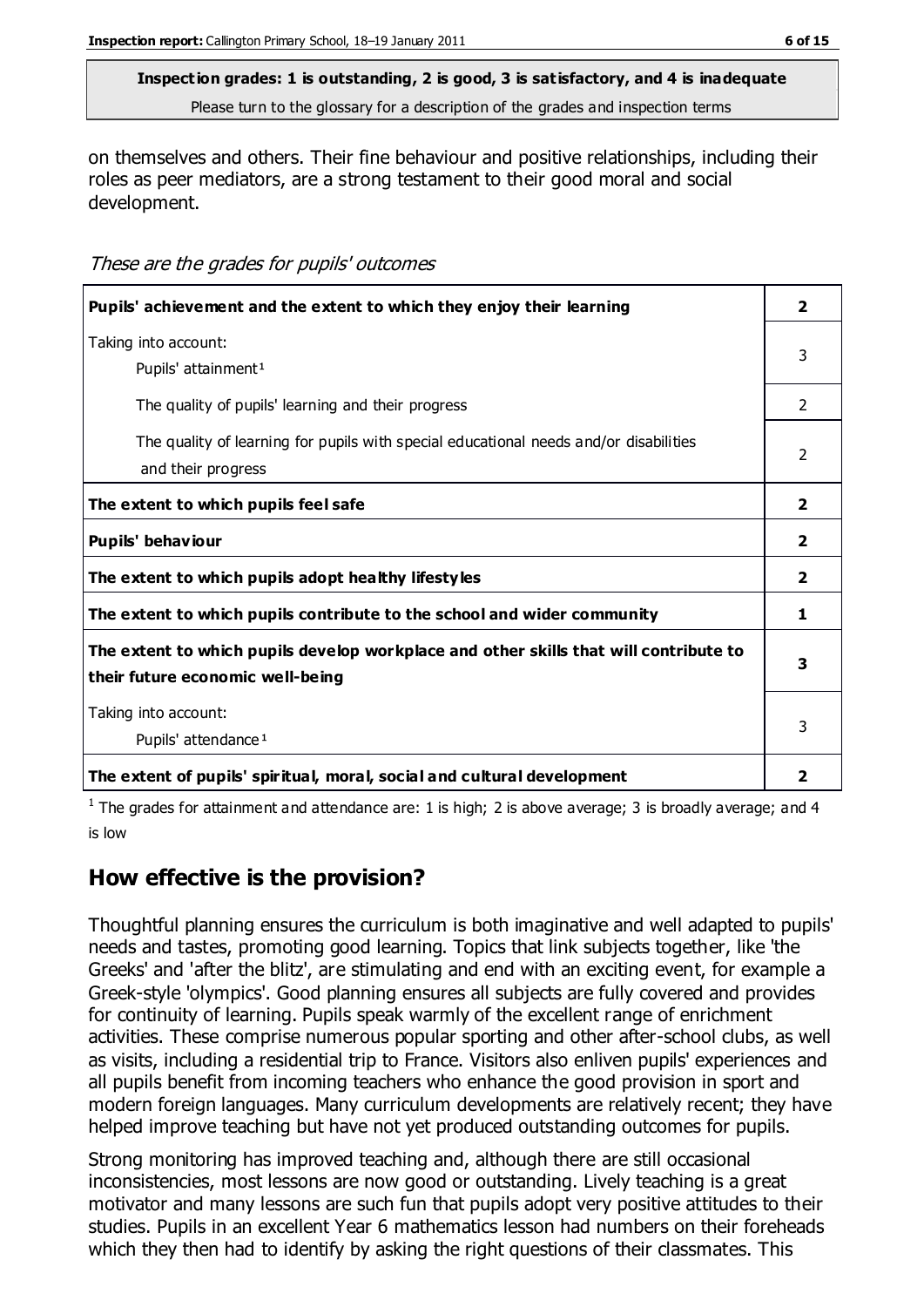rapidly refined their understanding of mathematical vocabulary and the properties of numbers.

Pupils are managed with calm confidence, they collaborate with one another most effectively and behaviour in classrooms is often outstanding. Their pleasure in learning is fortified by teachers' consistently clear expectations to ensure that each pupil meets the lesson's learning objective. Most lessons are planned to offer precisely honed levels of support and challenge, but a few, outside English and mathematics, are not planned well enough to get the best from all levels of ability. Marking of pupils' work is regular and supportive but only infrequently links advice to pupils' targets, so that the next steps in learning are not always challenging enough.

The school is very welcoming and works effectively to ensure that all groups of pupils have every opportunity to learn and succeed. For example, it has worked hard to welcome Polish families into the area, translating letters into Polish and running regular coffee mornings. Pupils with special educational needs and/or disabilities are well supported and parents and carers, pupils and staff work collaboratively to develop and review progress plans. Well-targeted support is often effective in overcoming difficulties for pupils who might otherwise struggle. A lunchtime nurture group provides a haven for those pupils who find friendship difficult or who need a quiet time.

Outside groups, like education welfare officers, work closely with the school to provide additional support. The school has had success in reducing the number of persistent absentees and has a clear strategy to reduce the number of families who take holidays in term time, with the help of outside agencies, and this is already showing some impact.

| The quality of teaching                                                                                    |  |
|------------------------------------------------------------------------------------------------------------|--|
| Taking into account:<br>The use of assessment to support learning                                          |  |
| The extent to which the curriculum meets pupils' needs, including, where relevant,<br>through partnerships |  |
| The effectiveness of care, guidance and support                                                            |  |

These are the grades for the quality of provision

# **How effective are leadership and management?**

The senior management team, ably led by the headteacher, demonstrates a shared vision and ambition for the school, and a desire to improve outcomes for all. All senior staff work cohesively, communicating high expectations and tackling key areas identified for improvement. Numerous new staff have settled well into the school, helping to transform its ethos. As a result of effective monitoring, teaching has improved and this, in turn, is raising attainment and progress. A strong focus on equality of opportunity ensures consistent progress and no discrimination. Thoroughly executed self-evaluation activities provide very clear indications of both how well pupils are taught and their progress. The school sets itself challenging targets and has realistically high expectations for continuing improvement.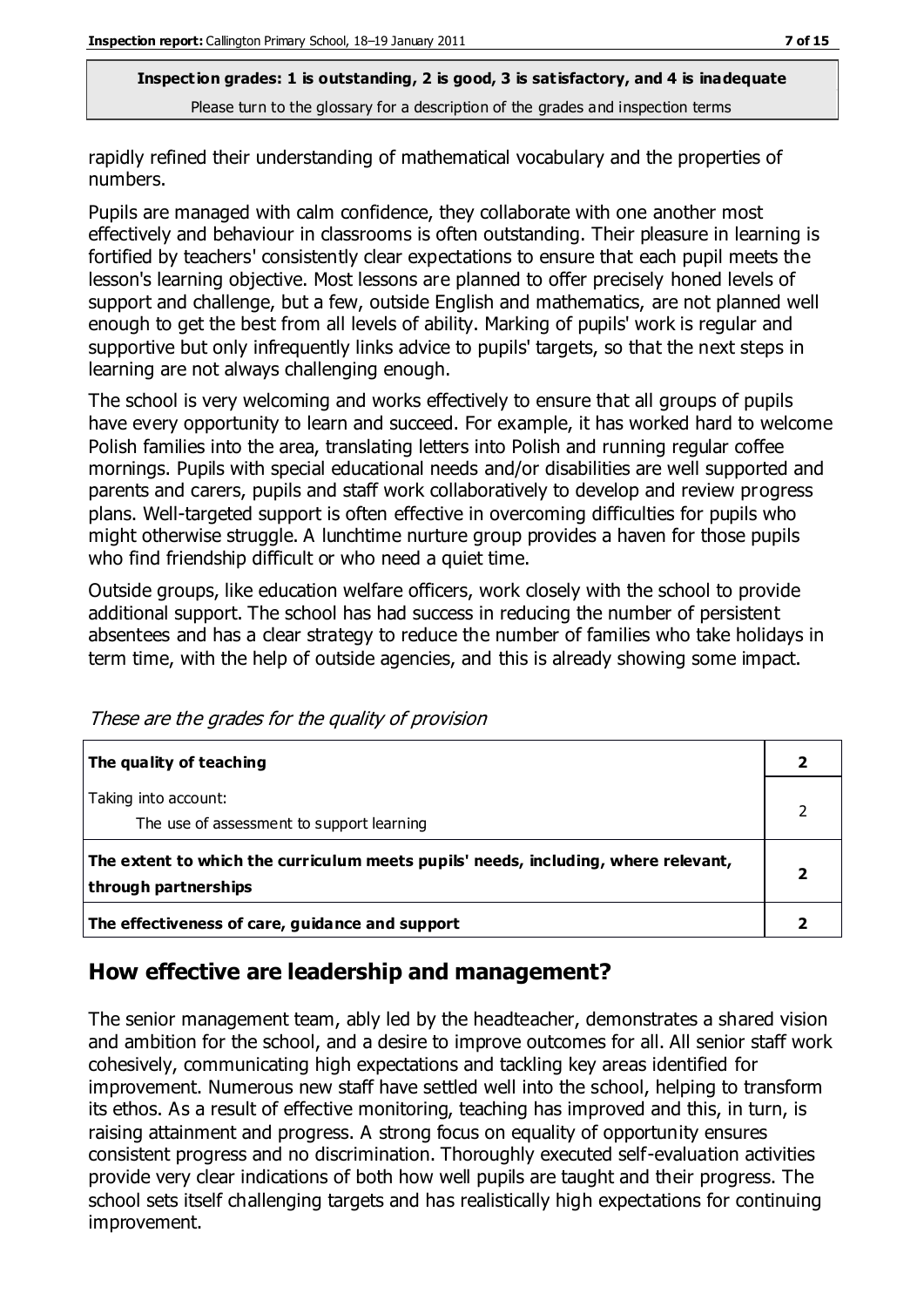The governing body shows a good understanding of the school, based on systematic monitoring. It analyses assessment information with care and is keen to support and challenge the school, but tends to be reliant on information presented by the school rather than that gleaned independently. The governing body is proactive in ensuring the school is safe and discharges its statutory duties effectively. Pupils and parents and carers report that they feel the school is a safe place. The school's safeguarding procedures meet all requirements and there are well-developed quality assurance and risk assessment systems. However, not all procedures are completely up-to-date. All staff and pupils receive a thorough induction in safety issues and the school site is secure.

Parents' and carers' views are regularly canvassed and results inform the development of the school's priorities, such as its increased emphasis on community cohesion. The headteacher is readily available to meet parents and carers, and the school is open at the start and end of each day, providing good opportunities for the informal exchange of information between staff and parents and carers. Newsletters, the school website, regular parents' meetings and a text service keep parents and carers well informed about school life and pupils' progress. Close partnerships with local schools provide additional expertise in areas like moderation of the school's assessments. The nearby community college provides sports coaches and other specialist staff to enliven the curriculum. Regular links with town events, like the autumn fair, broaden pupils' experiences.

The school's clear analysis of its context identified community cohesion as a priority for improvement. The recent equality and diversity week provided excellent opportunities to widen pupils' understanding of different ethnic groups, faiths and minorities within the United Kingdom. Numerous associations with local groups, such as the town band, promote strong relationships with the immediate community and the school is itself a highly cohesive unit. Valuable associations with schools in Australia, Ghana, Kenya, France and China have been very beneficial to pupils' global understanding and to developing language skills. The local community college provides lessons in Mandarin that assist in the preparations for a planned visit of pupils to their Chinese partner school.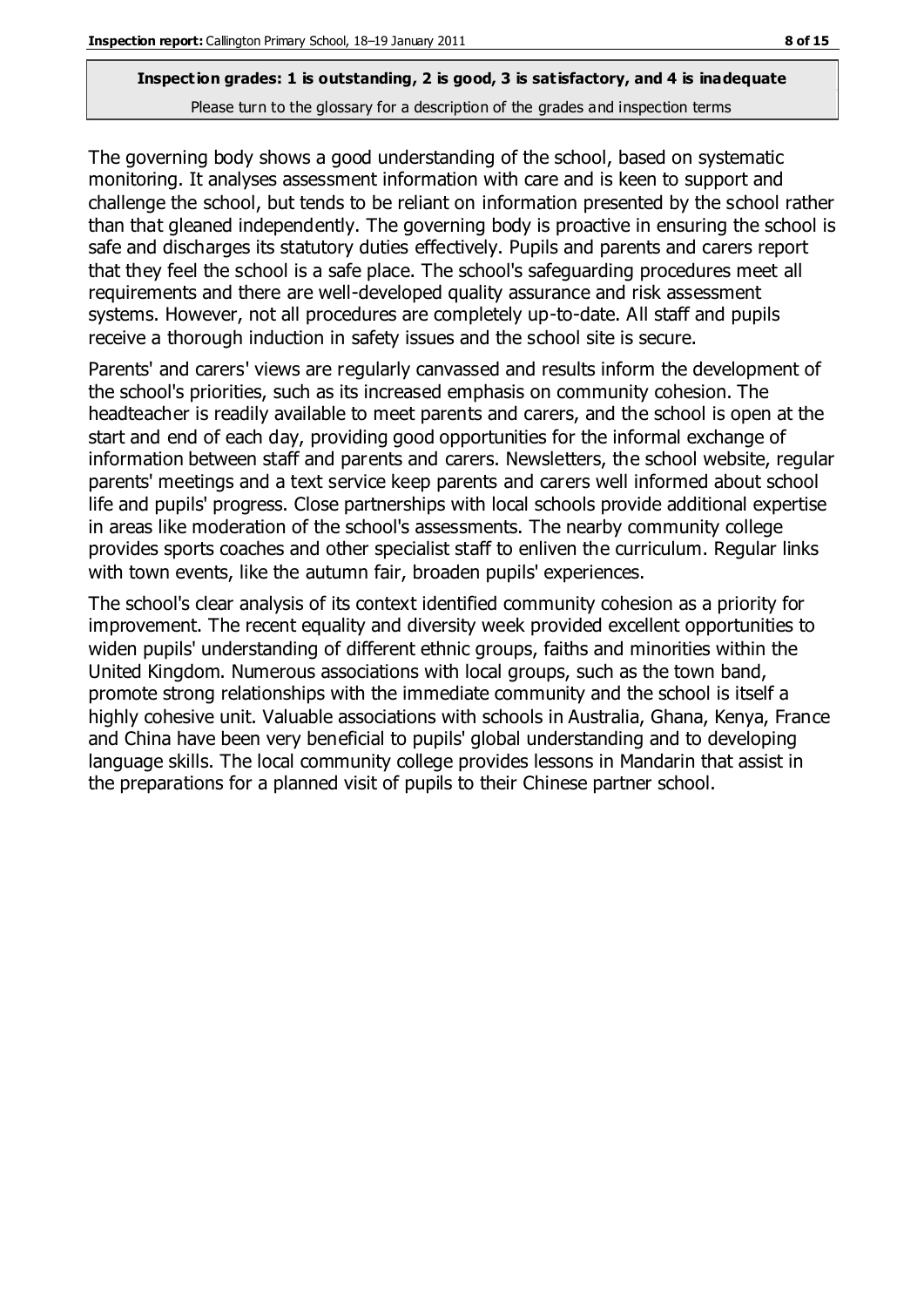**Inspection grades: 1 is outstanding, 2 is good, 3 is satisfactory, and 4 is inadequate**

Please turn to the glossary for a description of the grades and inspection terms

These are the grades for leadership and management

| The effectiveness of leadership and management in embedding ambition and driving<br>improvement                                                                  | 2                       |
|------------------------------------------------------------------------------------------------------------------------------------------------------------------|-------------------------|
| Taking into account:<br>The leadership and management of teaching and learning                                                                                   | 2                       |
| The effectiveness of the governing body in challenging and supporting the<br>school so that weaknesses are tackled decisively and statutory responsibilities met | $\overline{2}$          |
| The effectiveness of the school's engagement with parents and carers                                                                                             | 2                       |
| The effectiveness of partnerships in promoting learning and well-being                                                                                           | $\overline{2}$          |
| The effectiveness with which the school promotes equality of opportunity and tackles<br>discrimination                                                           | $\overline{\mathbf{2}}$ |
| The effectiveness of safeguarding procedures                                                                                                                     | $\overline{\mathbf{2}}$ |
| The effectiveness with which the school promotes community cohesion                                                                                              | 1                       |
| The effectiveness with which the school deploys resources to achieve value for money                                                                             | 2                       |

# **Early Years Foundation Stage**

Most children make good progress in both Nursery and Reception towards the national early learning goals. They leave Reception with average levels of attainment, appropriately prepared for more formal education. They develop good social skills, learning to play both independently and together, finding out how to take turns and respect one another, and becoming more responsible for their own learning. They demonstrate good judgement in keeping themselves and others safe. Children become confident in talking to one another and adults, learning to express their views and feelings.

Adults plan carefully to provide a good mix of teacher-led and child-initiated activities, covering the required areas of learning. Plans are adapted to suit children's needs and classrooms are exciting places to learn. Outside areas are less interesting, and resources are a little tired and do not fully support some areas of learning. For example, there are few opportunities for children to write in the outside environment. The high ratio of adults to children ensures good levels of care and each child is well known to all staff. Safeguarding is a high priority. Good assessment helps to track learning, building up an accurate picture of each child's development and enabling rapid interventions to be made when required.

Good leadership has improved the Early Years Foundation Stage. In particular, effective monitoring has ensured greater consistency of teaching across the age range. Staff work together very well, sharing a common sense of purpose and good practice. Parents and carers are welcomed into the school and encouraged to work with their children as part of morning routines. Children's learning journals are regularly shared with parents and carers.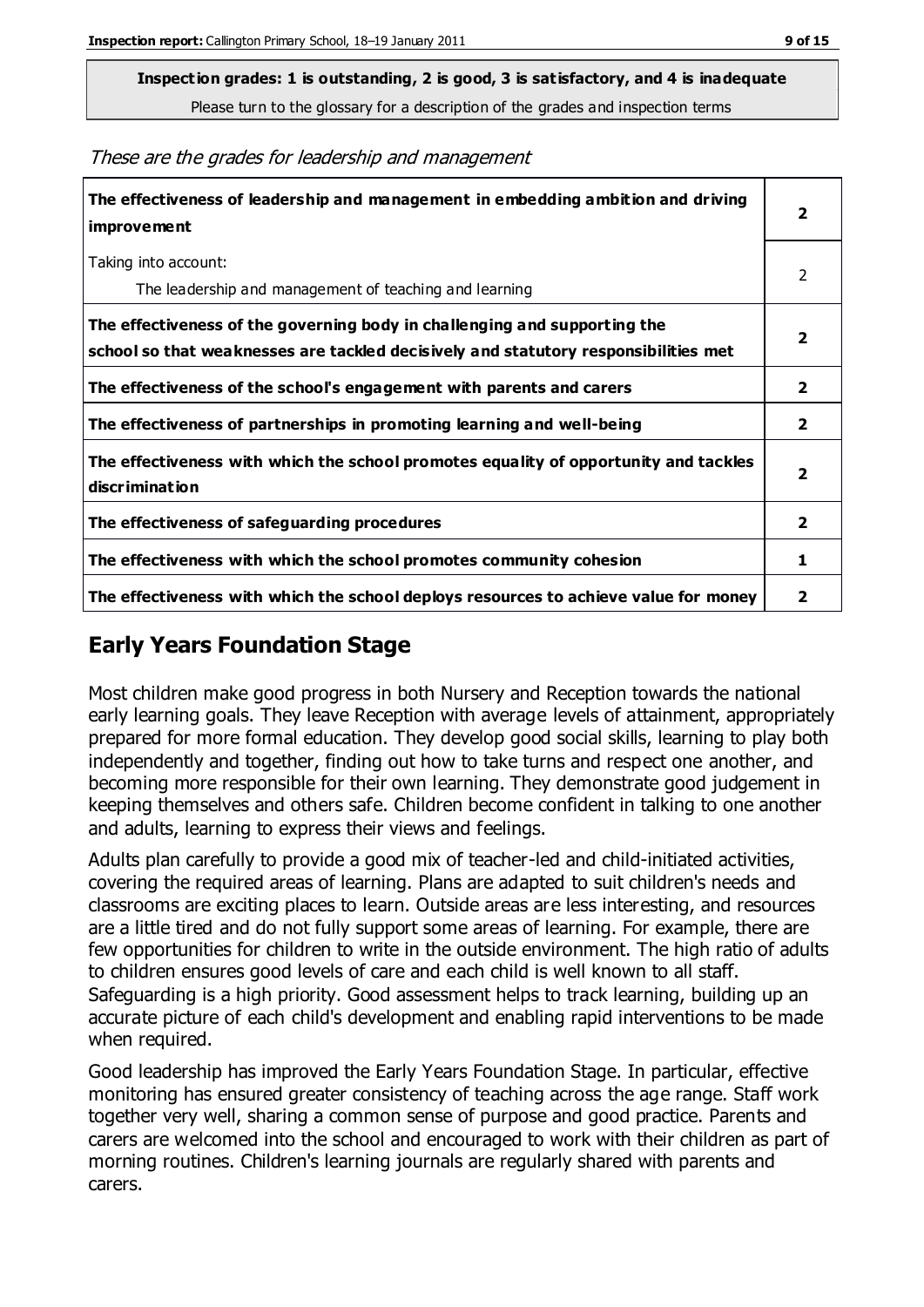**Inspection grades: 1 is outstanding, 2 is good, 3 is satisfactory, and 4 is inadequate**

Please turn to the glossary for a description of the grades and inspection terms

These are the grades for the Early Years Foundation Stage

| <b>Overall effectiveness of the Early Years Foundation Stage</b>                      |  |
|---------------------------------------------------------------------------------------|--|
| Taking into account:<br>Outcomes for children in the Early Years Foundation Stage     |  |
| The quality of provision in the Early Years Foundation Stage                          |  |
| The effectiveness of leadership and management of the Early Years Foundation<br>Stage |  |

### **Views of parents and carers**

Parents and carers express very favourable views. Most are happy with their child's experience of school. One typically favourable comment was, 'I am extremely happy with the service the school provides and look forward to seeing CPS go from strength to strength.' Very few issues were raised in the Ofsted questionnaires. A few parents and carers expressed anxieties over behaviour, pupils' progress and how the school listens to their concerns. Inspection evidence shows that pupils behave and progress well and that the school is keen to listen to any parental concerns.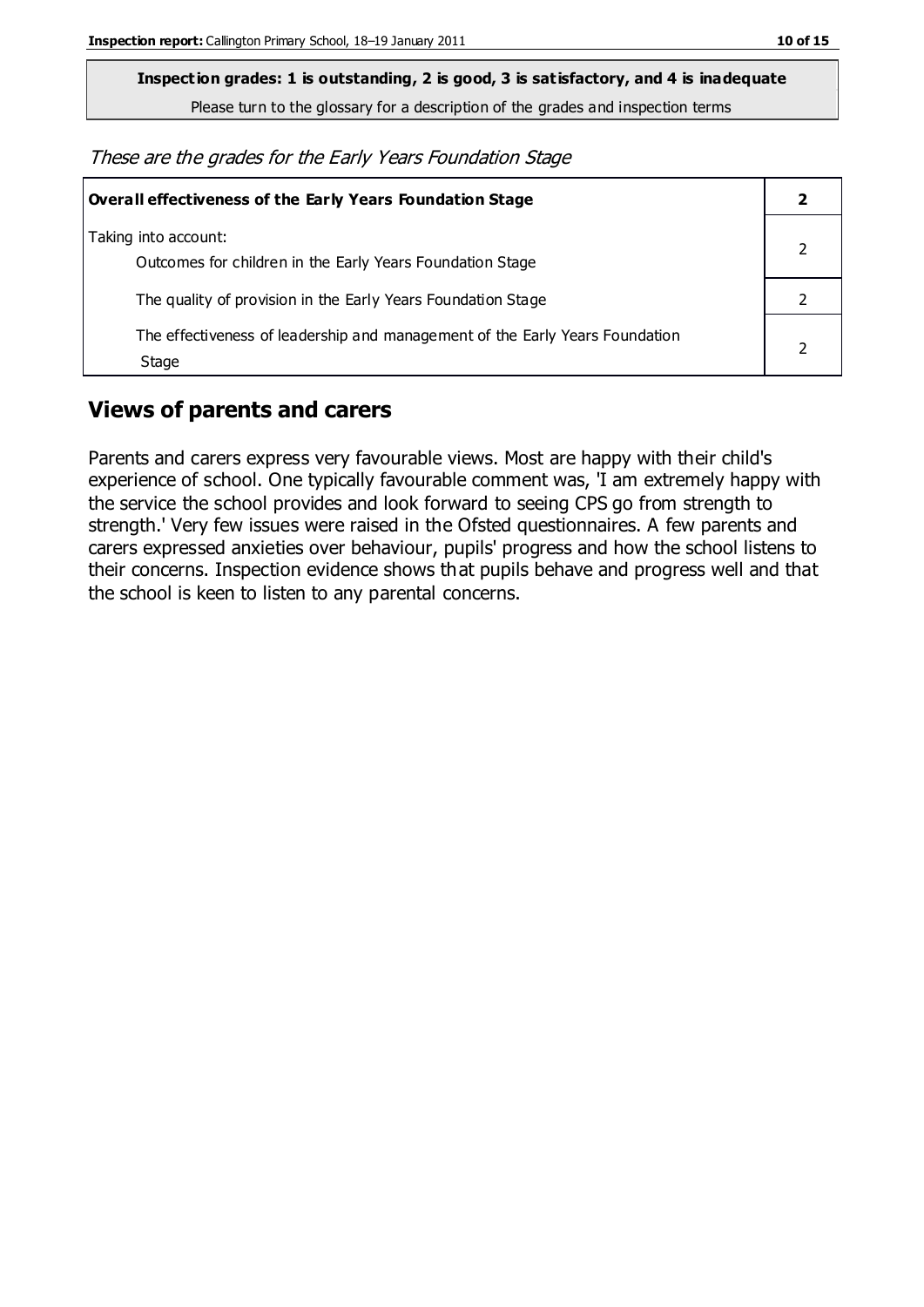#### **Responses from parents and carers to Ofsted's questionnaire**

The inspection team received 100 completed questionnaires by the end of the on-site inspection. In total, there are 355 pupils registered at the school.

| <b>Statements</b>                                                                                                                                                                                                                                       | <b>Strongly</b><br>agree |               | <b>Agree</b> |               |                | <b>Disagree</b> |                | <b>Strongly</b><br>disagree |  |
|---------------------------------------------------------------------------------------------------------------------------------------------------------------------------------------------------------------------------------------------------------|--------------------------|---------------|--------------|---------------|----------------|-----------------|----------------|-----------------------------|--|
|                                                                                                                                                                                                                                                         | <b>Total</b>             | $\frac{0}{0}$ | <b>Total</b> | $\frac{0}{0}$ | <b>Total</b>   | $\frac{0}{0}$   | <b>Total</b>   | $\frac{1}{2}$               |  |
| My child enjoys school                                                                                                                                                                                                                                  | 69                       | 69            | 27           | 27            | 1              | $\mathbf{1}$    | $\overline{2}$ | $\overline{2}$              |  |
| The school keeps my child<br>safe                                                                                                                                                                                                                       | 58                       | 58            | 41           | 41            | 0              | 0               | $\mathbf 0$    | $\mathbf 0$                 |  |
| My school informs me about<br>my child's progress                                                                                                                                                                                                       | 43                       | 43            | 47           | 47            | 3              | 3               | $\mathbf{0}$   | $\mathbf 0$                 |  |
| My child is making enough<br>progress at this school                                                                                                                                                                                                    | 47                       | 47            | 42           | 42            | $\overline{7}$ | $\overline{7}$  | 0              | $\mathbf 0$                 |  |
| The teaching is good at this<br>school                                                                                                                                                                                                                  | 50                       | 50            | 46           | 46            | 1              | $\mathbf{1}$    | $\mathbf 0$    | $\mathbf 0$                 |  |
| The school helps me to<br>support my child's learning                                                                                                                                                                                                   | 44                       | 44            | 49           | 49            | 6              | 6               | $\mathbf 0$    | $\mathbf 0$                 |  |
| The school helps my child to<br>have a healthy lifestyle                                                                                                                                                                                                | 45                       | 45            | 47           | 47            | 5              | 5               | $\mathbf 0$    | $\mathbf 0$                 |  |
| The school makes sure that<br>my child is well prepared for<br>the future (for example<br>changing year group,<br>changing school, and for<br>children who are finishing<br>school, entering further or<br>higher education, or entering<br>employment) | 33                       | 33            | 52           | 52            | 4              | 4               | $\mathbf 0$    | $\mathbf 0$                 |  |
| The school meets my child's<br>particular needs                                                                                                                                                                                                         | 41                       | 41            | 52           | 52            | 2              | $\overline{2}$  | 3              | 3                           |  |
| The school deals effectively<br>with unacceptable behaviour                                                                                                                                                                                             | 36                       | 36            | 46           | 46            | 9              | 9               | 0              | $\mathbf 0$                 |  |
| The school takes account of<br>my suggestions and concerns                                                                                                                                                                                              | 30                       | 30            | 57           | 57            | 7              | 7               | 1              | 1                           |  |
| The school is led and<br>managed effectively                                                                                                                                                                                                            | 48                       | 48            | 44           | 44            | $\mathbf 0$    | $\pmb{0}$       | $\mathbf{1}$   | $\mathbf{1}$                |  |
| Overall, I am happy with my<br>child's experience at this<br>school                                                                                                                                                                                     | 56                       | 56            | 40           | 40            | 22             | $\overline{2}$  | $\overline{2}$ | $\overline{2}$              |  |

The table above summarises the responses that parents and carers made to each statement. The percentages indicate the proportion of parents and carers giving that response out of the total number of completed questionnaires. Where one or more parents and carers chose not to answer a particular question, the percentages will not add up to 100%.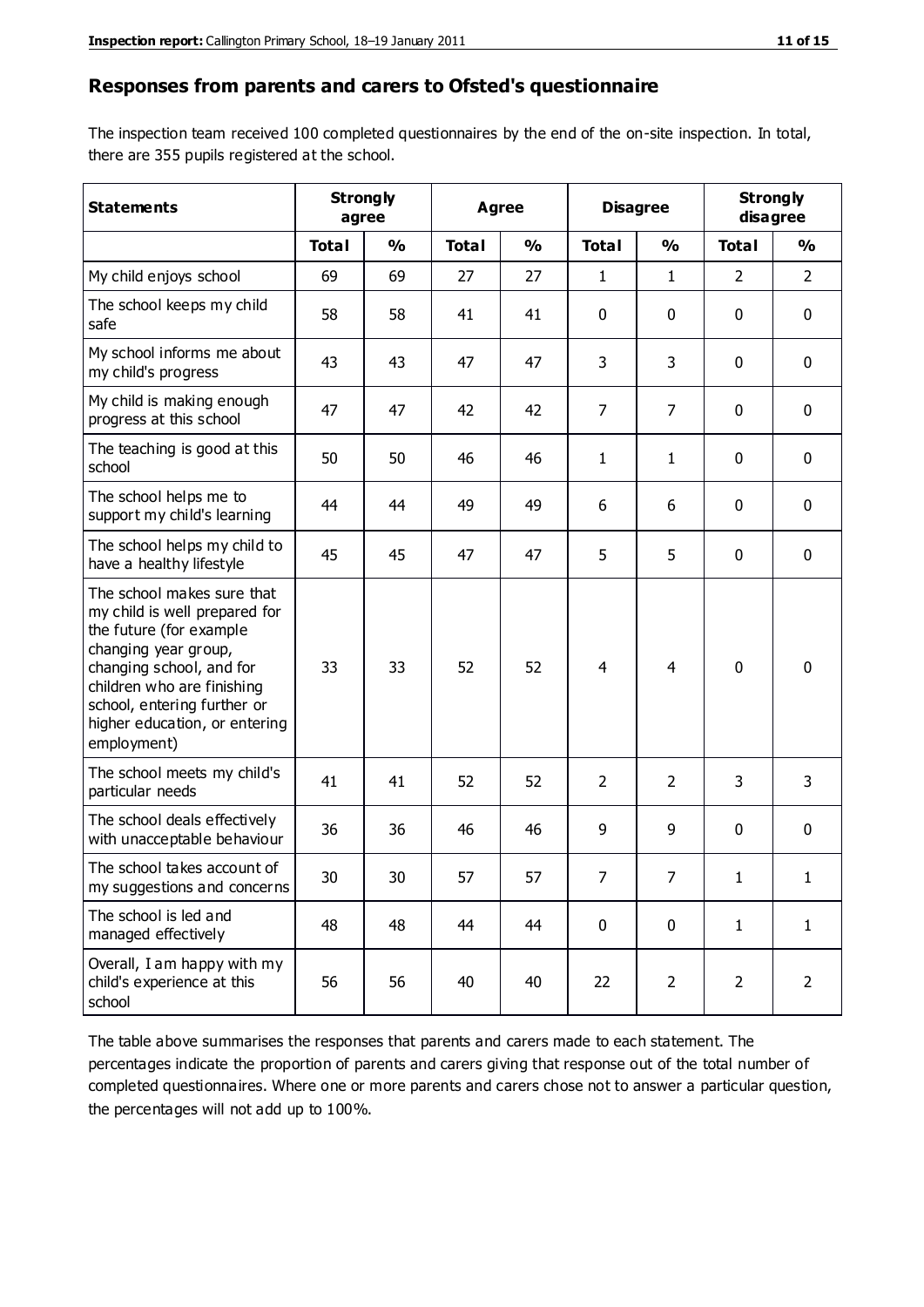# **Glossary**

| Grade   | <b>Judgement</b> | <b>Description</b>                                                                                                                                                                                                            |
|---------|------------------|-------------------------------------------------------------------------------------------------------------------------------------------------------------------------------------------------------------------------------|
| Grade 1 | Outstanding      | These features are highly effective. An outstanding school<br>provides exceptionally well for all its pupils' needs.                                                                                                          |
| Grade 2 | Good             | These are very positive features of a school. A school that<br>is good is serving its pupils well.                                                                                                                            |
| Grade 3 | Satisfactory     | These features are of reasonable quality. A satisfactory<br>school is providing adequately for its pupils.                                                                                                                    |
| Grade 4 | Inadequate       | These features are not of an acceptable standard. An<br>inadequate school needs to make significant improvement<br>in order to meet the needs of its pupils. Ofsted inspectors<br>will make further visits until it improves. |

#### **What inspection judgements mean**

#### **Overall effectiveness of schools**

|                       | Overall effectiveness judgement (percentage of schools) |      |                     |                   |
|-----------------------|---------------------------------------------------------|------|---------------------|-------------------|
| <b>Type of school</b> | <b>Outstanding</b>                                      | Good | <b>Satisfactory</b> | <b>Inadequate</b> |
| Nursery schools       | 59                                                      | 35   | 3                   | 3                 |
| Primary schools       | 9                                                       | 44   | 39                  | 7                 |
| Secondary schools     | 13                                                      | 36   | 41                  | 11                |
| Sixth forms           | 15                                                      | 39   | 43                  | 3                 |
| Special schools       | 35                                                      | 43   | 17                  | 5                 |
| Pupil referral units  | 21                                                      | 42   | 29                  | 9                 |
| All schools           | 13                                                      | 43   | 37                  | 8                 |

New school inspection arrangements were introduced on 1 September 2009. This means that inspectors now make some additional judgements that were not made previously.

The data in the table above are for the period 1 September 2009 to 31 August 2010 and are consistent with the latest published official statistics about maintained school inspection outcomes (see **[www.ofsted.gov.uk](http://www.ofsted.gov.uk/)**).

The sample of schools inspected during 2009/10 was not representative of all schools nationally, as weaker schools are inspected more frequently than good or outstanding schools.

Percentages are rounded and do not always add exactly to 100.

Sixth form figures reflect the judgements made for the overall effectiveness of the sixth form in secondary schools, special schools and pupil referral units.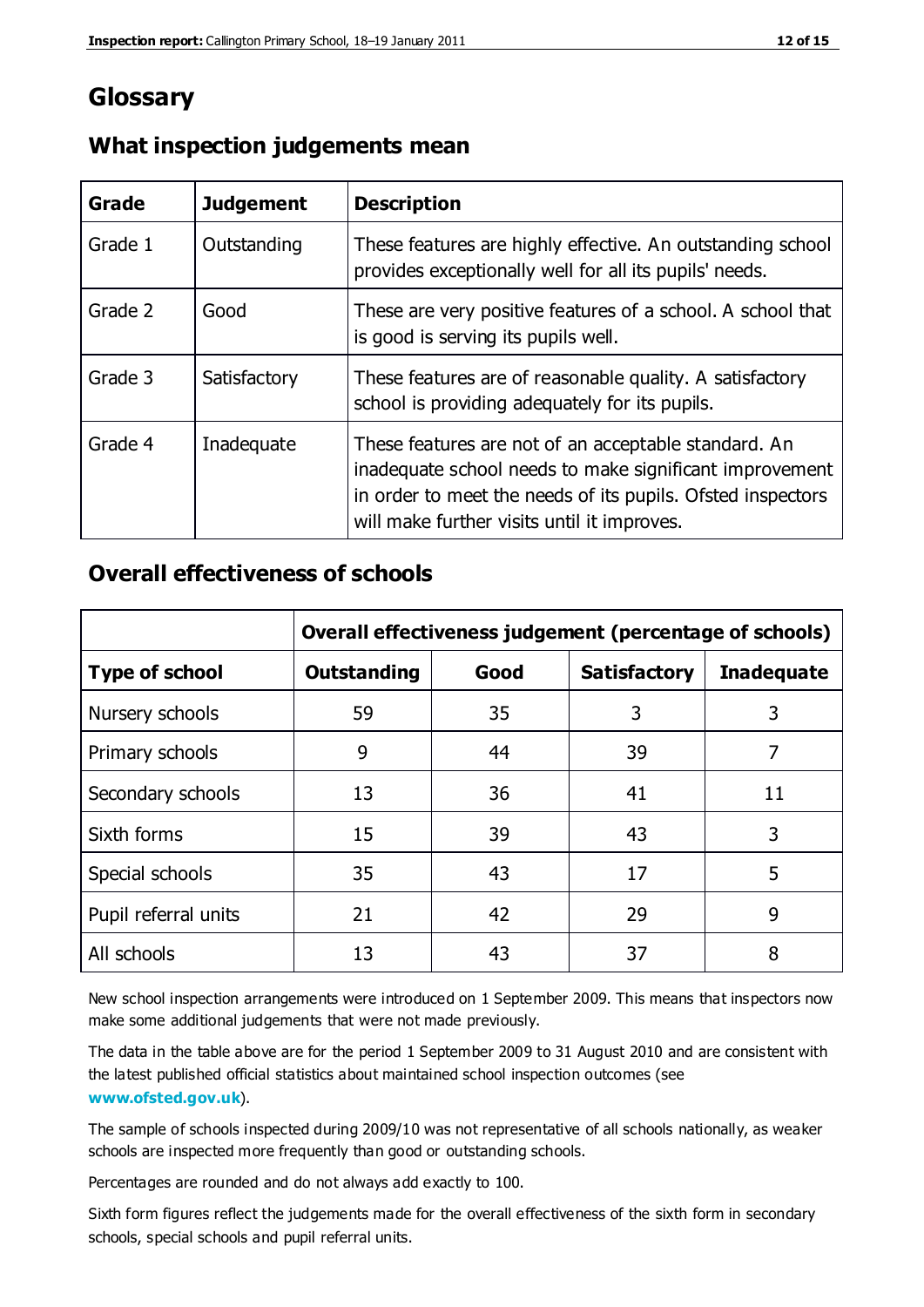# **Common terminology used by inspectors**

| Achievement:               | the progress and success of a pupil in their learning,<br>development or training.                                                                                                                                                          |  |
|----------------------------|---------------------------------------------------------------------------------------------------------------------------------------------------------------------------------------------------------------------------------------------|--|
| Attainment:                | the standard of the pupils' work shown by test and<br>examination results and in lessons.                                                                                                                                                   |  |
| Capacity to improve:       | the proven ability of the school to continue<br>improving. Inspectors base this judgement on what<br>the school has accomplished so far and on the quality<br>of its systems to maintain improvement.                                       |  |
| Leadership and management: | the contribution of all the staff with responsibilities,<br>not just the headteacher, to identifying priorities,<br>directing and motivating staff and running the school.                                                                  |  |
| Learning:                  | how well pupils acquire knowledge, develop their<br>understanding, learn and practise skills and are<br>developing their competence as learners.                                                                                            |  |
| Overall effectiveness:     | inspectors form a judgement on a school's overall<br>effectiveness based on the findings from their<br>inspection of the school. The following judgements,<br>in particular, influence what the overall effectiveness<br>judgement will be. |  |
|                            | The school's capacity for sustained<br>improvement.                                                                                                                                                                                         |  |
|                            | Outcomes for individuals and groups of pupils.                                                                                                                                                                                              |  |
|                            | The quality of teaching.                                                                                                                                                                                                                    |  |
|                            | The extent to which the curriculum meets<br>pupils' needs, including, where relevant,<br>through partnerships.                                                                                                                              |  |
|                            | The effectiveness of care, guidance and<br>support.                                                                                                                                                                                         |  |
| Progress:                  | the rate at which pupils are learning in lessons and<br>over longer periods of time. It is often measured by<br>comparing the pupils' attainment at the end of a key                                                                        |  |

stage with their attainment when they started.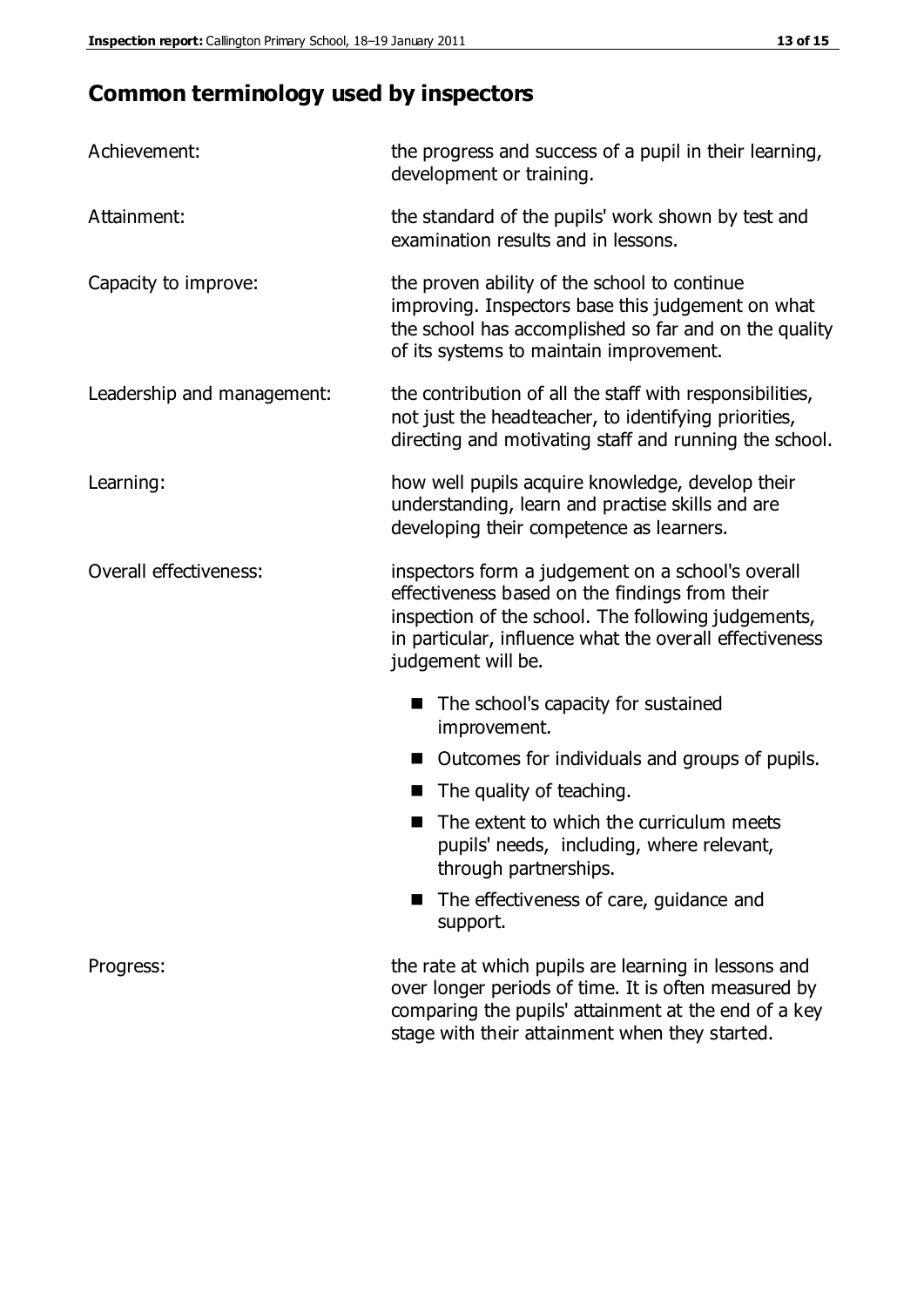#### **This letter is provided for the school, parents and carers to share with their children. It describes Ofsted's main findings from the inspection of their school.**

20 January 2011

#### Dear Pupils

#### **Inspection of Callington Primary School, Callington PL17 7EF**

Thank you for the kind welcome that you gave to the inspectors when we visited your school recently. It was a pleasure to meet and talk with such polite, well behaved and enthusiastic young people. We were pleased to note how happy you are and how few concerns you have.

Callington Primary School provides a good education. You are making good progress. This is mainly because teaching has got much better and most lessons combine good learning with very enjoyable activities. The mix of subjects, known as the curriculum, is interesting. The way the school makes use of international links is outstanding. You are all kept safe and well cared for. Continual improvements come about because the headteacher and staff work well together to check up on and develop the school and to plan for the future.

We have asked the school to focus on two areas that need improvement:

- Make sure all lessons provide challenging, supportive activities for every pupil and, when teachers mark your books, they should pay more attention to your targets.  $\bullet$
- Develop the outside learning areas for the Nursery and Reception classes so they are better equipped, helping the youngest children to learn as well out of doors as they do inside.

All of you can help by continuing to behave well, and work hard. Once again, thanks for all your help. It was a great pleasure to meet you.

Yours sincerely

John Carnaghan Lead inspector